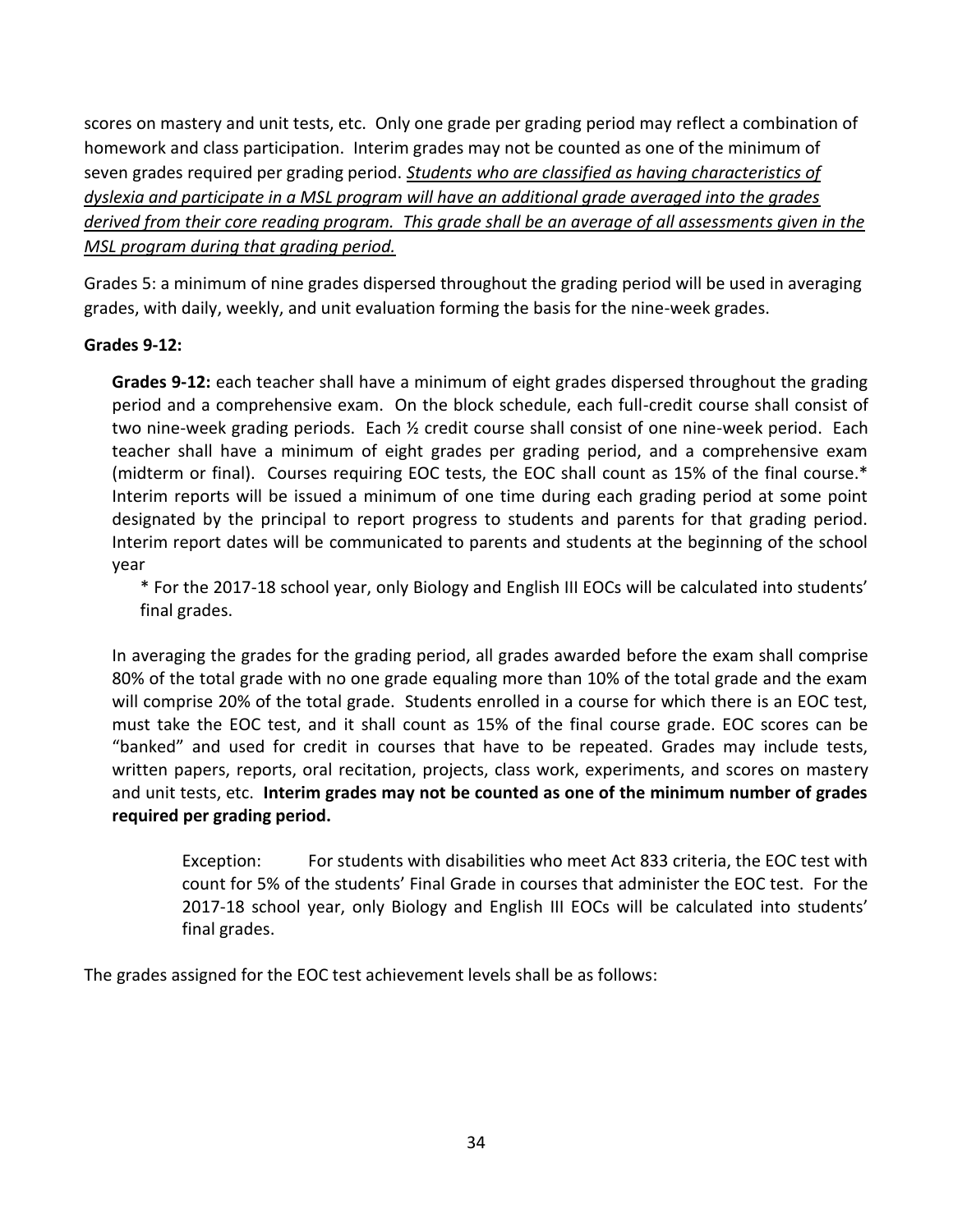| <b>EOC Achievement Level</b> | Grade |
|------------------------------|-------|
| Excellent/Advanced           | д     |
| Good/ Mastery                |       |
| Fair/Basic                   | C     |
| *Needs Improvement/          |       |
| <b>Approaching Basic</b>     |       |
| *Needs Improvement/          |       |
| Unsatisfactory               |       |

- \* The grade related to a score of needs Improvement will be based on scaled scores depending on old or new test versions.
	- The DOE will provide conversion charts for various grading scales used by LEAs. (Bulletin 741 §2318)

#### **Percentage and Letter Grades**

**In grades 1-12, letter grades shall be utilized for each grading period based on the following scale:** 

- **93 – 100 = A = 4 quality points**
- **85 – 92 = B = 3 quality points**
- **75 – 84 = C = 2 quality points**
- **67 – 74 = D = 1 quality points**
- $0 66 = F = 0$  quality points

For high school honors and AP classes, an additional quality point will be used to compute grade point averages. Honors' credit will be awarded for dual enrollment academic courses offered through a twoor four-year college or university that has been approved by the **Ascension Parish School Board**. These approved courses must be on a pathway for an Associates/Bachelor of Arts or Science degree. Honors' credit will not be awarded for programs such as independent study courses, home school courses or courses taught at a technical or vocational school level.

When averaging quality points or percentage grades, fractions of .5 and above will warrant the next higher letter grade or percentage grade in grades 1-12. All fractions or parts thereof will be dropped after the letter grade has been determined. A student is required to have at least a 1.0 average to earn a "D".

In grades 1-8, letter grades are to be used on report cards, in the grade book, and all other permanent records in all areas. There will be no +'s or -'s attached to the letter grades.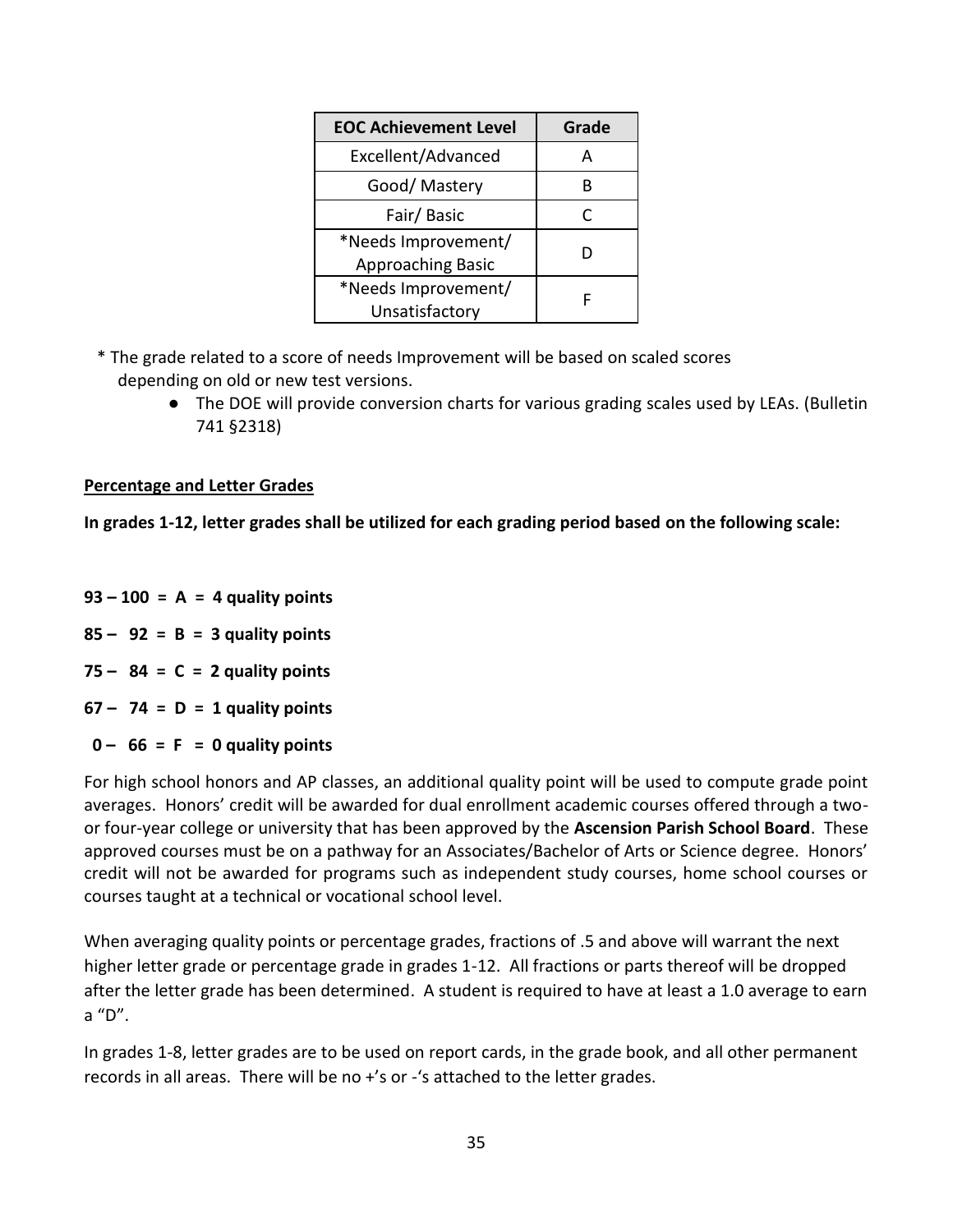Teachers shall use letter grades or quality points in their individual grade books. (Quality points shall be converted to letter grades at the end of the nine weeks.) Conduct should be graded with a letter grade on report cards only; however, no teacher should lower a student's academic grade for disciplinary reasons.

**In grades 9-12,** letter grades shall be utilized for each grading period. Teachers shall use percentage grades in their individual grade books, but these shall be converted to letter grades at the end of the grading period.

### Semester Grades (High School Only)

A student is required to have at least a 1.0 average in order to pass or receive credit for the semester. The average is determined by converting letter grades for the two grading periods to quality points and dividing by two based on the following conversion table:

## $A = 4$   $B = 3$   $C = 2$   $D = 1$   $F = 0$

A failure for the SECOND NINE-WEEKS is a failure for the semester regardless of the grade for the first nine-weeks. EXCEPTION: In an EOC Course ONLY, if the student fails the SECOND NINE WEEKS, but has the required 1.0 average as appropriately calculated to include all Grading Periods and the EOC Categorical Score, AND earned a category score in the top two achievement levels (Excellent/Good OR Advanced/Mastery) on the EOC Test, then the student will pass with the appropriate letter grade assigned as calculated by Quality Points earned.

### Full Year Final Grades

A student is required to have at least a 1.0 overall average to pass a course for the year. The average is determined by converting letter grades for the four grading periods to quality points and dividing by four (overall average) or two (semester average) based on the following conversion table:

 $A = 4$   $B = 3$   $C = 2$   $D = 1$   $F = 0$ 

In grades 1-8, failure will result if an average for the last two nine weeks is below 1.0. A failure the SECOND SEMESTER is a failure for the year regardless of the grades for the first semester.

Cumulative Grade Point Average (GPA)

For student that entered High school in the Fall of 2014 or before:

In grades 9-12, a student's **cumulative** GPA will be determined by calculating the sum of the product of the quality points earned per course per nine-weeks and the potential credits per course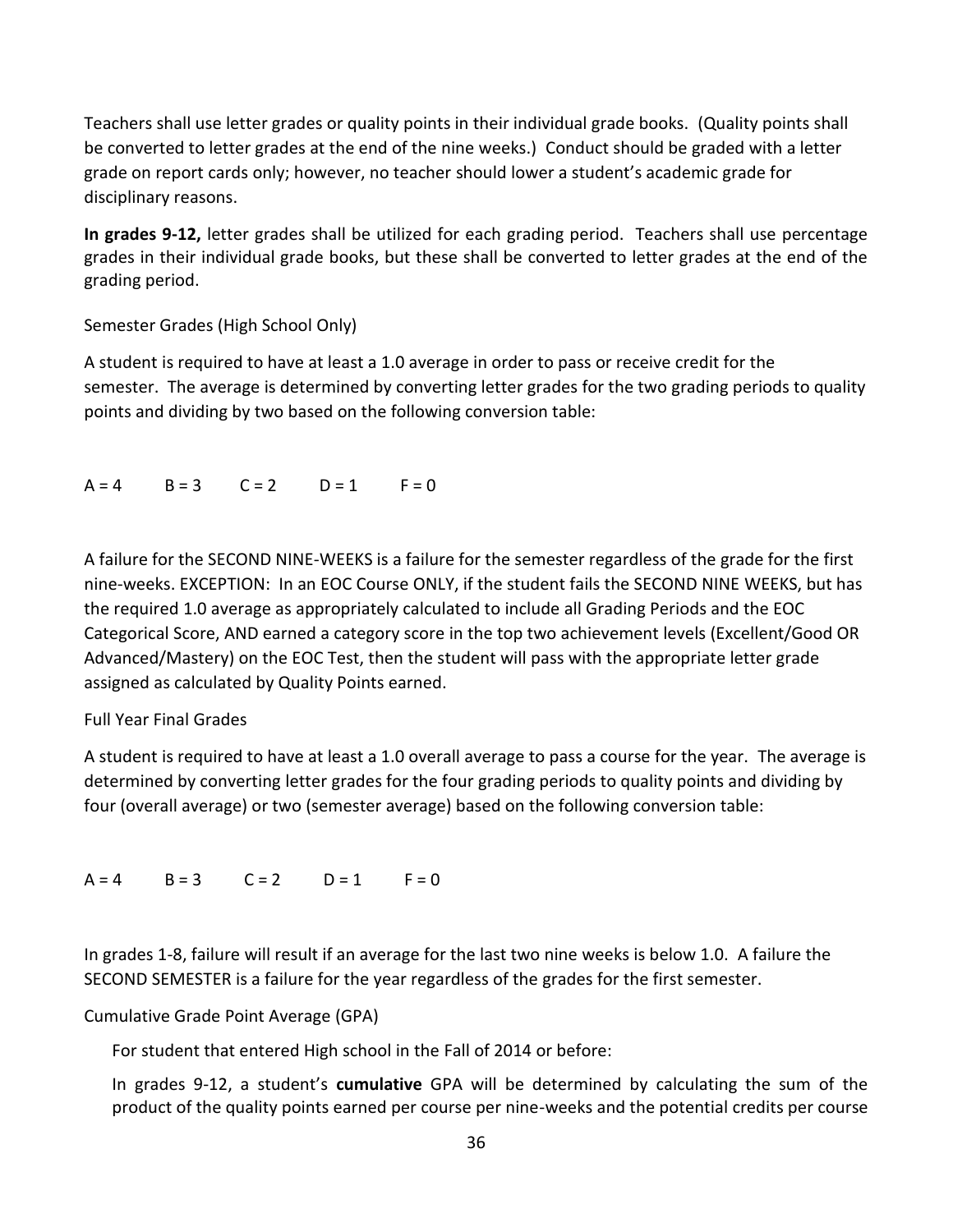per nine weeks divided by the sum of the potential credits per course per quarter. If a student elects to improve his/her cumulative GPA by retaking a course, these guidelines will be followed:

- Correspondence, university, or distance learning courses that have been approved by the principal may be used to repeat a course.
- Only regular level courses may be taken to repeat a course.
- A course that has been passed previously cannot be repeated through a summer school program.
- A course may be repeated only one time for the purpose of improving the grade.
- GPA includes all course grades, even those that have been repeated. A Carnegie unit will only be awarded one time.
- Priority will be given to students enrolling in a course for the first time. Students will be allowed to repeat a course if space in a class is available.

For students that enter the 9<sup>th</sup> Grade in the Fall of 2015 and beyond:

In grades 9-12, a student's cumulative GPA will be determined by calculating the sum of the product of the quality points earned from the course's final grade and the total potential credits possible from said course. If a student elects to improve his/her cumulative GPA by retaking a course, these guidelines will be followed:

- Correspondence, university, or distance learning courses that have been approved by the principal may be used to repeat a course.
- Only regular level courses may be taken to repeat a course.
- A course that has been passed previously cannot be repeated through a summer school program.
- A course may be repeated only one time for the purpose of improving the grade.
- GPA includes all course grades, even those that have been repeated. A Carnegie Unit will only be awarded one time.
- Priority will be given to students enrolling in a course for the first time. Students will be allowed to repeat a course if space in a class is available.

Student within the same graduating class will be ranked according to their **cumulative GPA.**  In the event of a tie, between any of the top four ranked positions, the GPA of each of the students involved will be recalculated by calculating the sum of the product of the quality points earned per course per nine-weeks and the potential credits per course per nineweeks divided by the sum of the potential credits per course per quarter.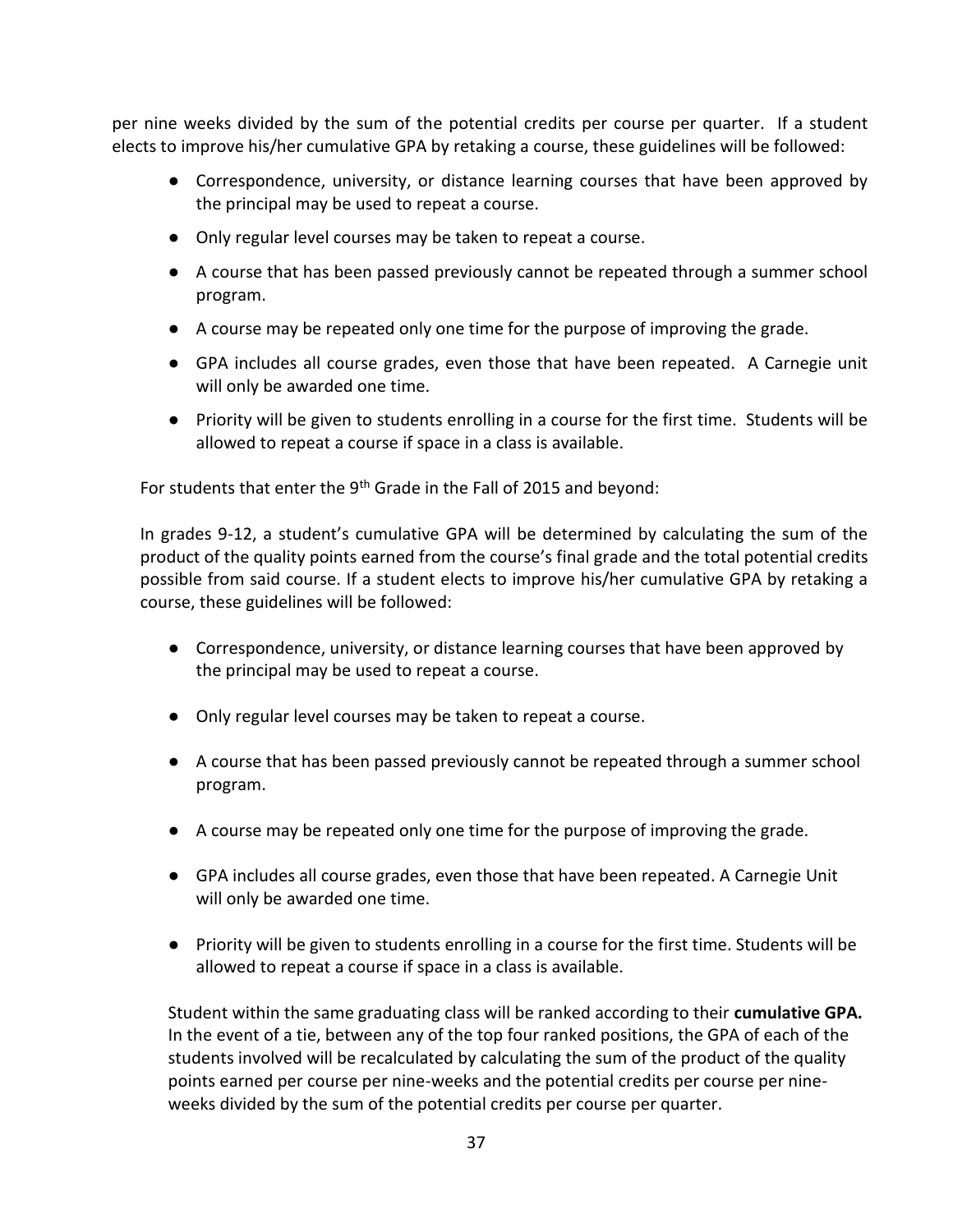Student in the Early College Option Program are members of their home-based schools' graduating classes. ECO students are eligible to share Valedictorian and Salutatorian Awards with students from their home school. An ECO student may share the Valedictorian Award should their GPA be equal to or higher than the top ranking student at their home school. Likewise, an ECO student may share the Salutatorian Award should their GPA be equal to or greater than the second ranking student and less than the top ranking student at their home school.

To ensure that a fair and even opportunity exists for all high school students, whether in the ECO program or not, the above method will be used to determined valedictorian/salutatorian at each Ascension Parish high school campus:

In cases in which students at Early College Options (ECO) are allowed more opportunities for "weighted classes" than his/her student counterparts at his/her home-based school are allowed, the number of weighted classes calculated into determining Val/Sal awards will not exceed the number of weighted classes offered at the home school. When necessary, additional courses will be adjusted to "unweighted."

Similarly, in cases in which a student's home-based school allows more opportunities for "weighted classes" than Early College Options (ECO) allows, the number of weighted courses calculated into determining Val/Sal awards will not exceed the number of weighted classes offered at ECO. When necessary, additional courses will be adjusted to "unweighted."

In Kindergarten, grades of Satisfactory (mastery), Progressing/Developing (approaching mastery), and Needs Improvement (unmastered), shall be utilized for each grading period based on students' portfolio work collections and individualized testing.

No grade shall be given in spelling, language, and social living in the first grade for the first semester.

In grades 1-8, grades of Satisfactory will be reported as an "S" and grades of Unsatisfactory will be reported as a "U" on all permanent records. An "S" grade indicates achievement at a 67% or higher level; a "U" indicates failure. The following subjects will be graded with S/U:

- handwriting grades 1-3
- health & P.E. grades 1-3
- art grades 1-3
- music grades 1-3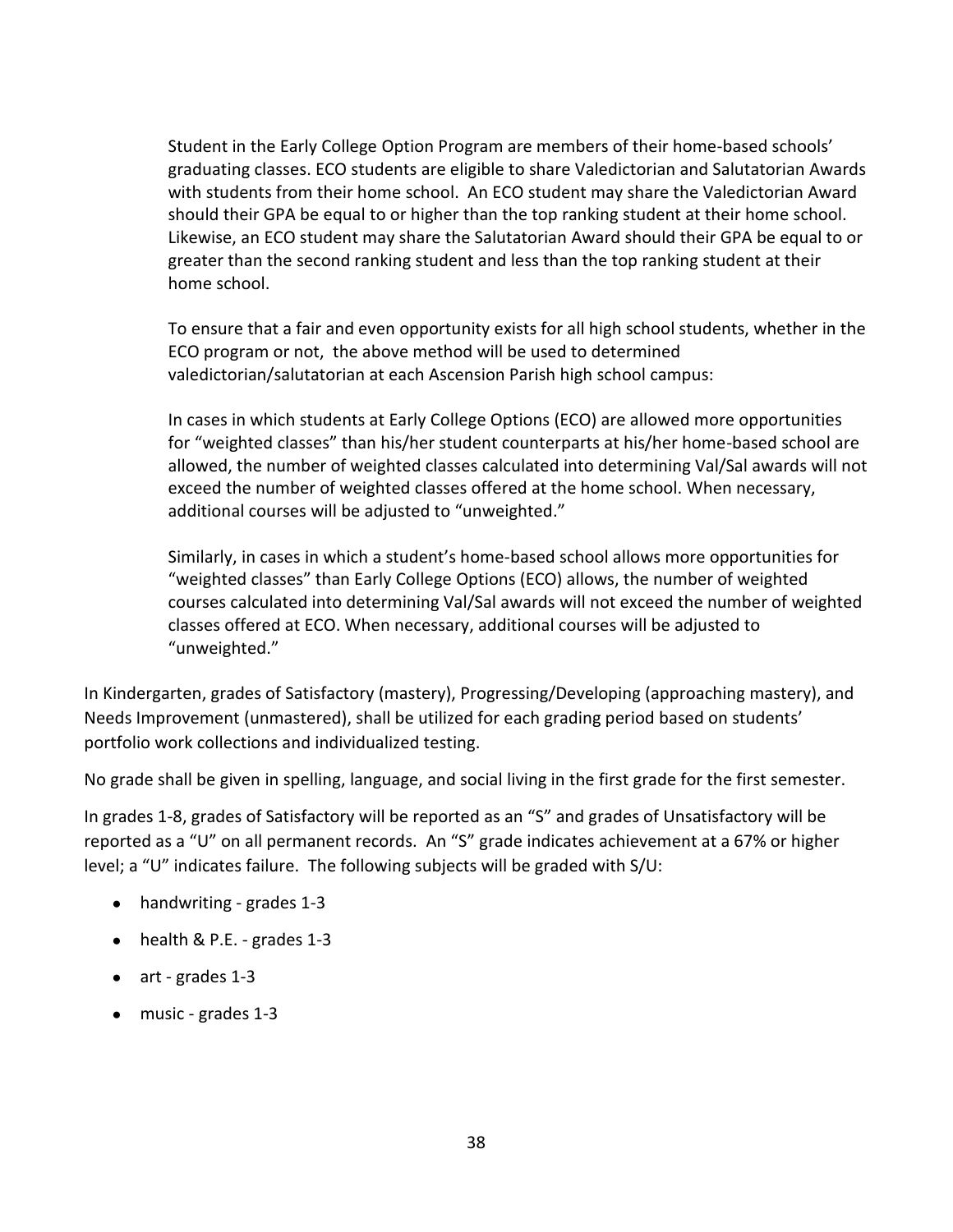### **Acceleration**

#### Grades K-8

Accelerated progression is not universally appropriate or beneficial, and the decision to utilize it as an option will only be considered in cases where superior academic ability has been demonstrated.

It is the belief of the Ascension Parish School System that the needs of students with advanced academic abilities can in most cases be achieved through differentiated teaching/learning and classroom enrichment programs.

A request to consider acceleration is submitted to the principal from a parent or teacher.

The School Building Level Committee, appointed by the principal, will act upon the request based upon the following criteria:

- 1. The student being considered shall have been previously evaluated and classified as gifted per *Bulletin 1508*.
- 2. Academic Maturity: The student will have scored in the 98<sup>th</sup> percentile in math and reading on a nationally normed test of academic achievement.
- 3. Intellectual Maturity: Student will have demonstrated an intellectual functioning level in the 99<sup>th</sup> percentile on a nationally normed test of academic aptitude, or "I.Q."
- 4. Physical Maturity: Student should fit within the physical range of the next grade level.
- 5. Social and Emotional Maturity: Student should be free of any serious adjustment problems. In some cases, gifted students' social or emotional difficulties may be caused by inappropriately low class placement. Absence of close peer relationships may not be due to social immaturity.
- 6. It is important that the student should not feel unduly pressured by parents/teachers. The student him/herself should be eager to move ahead.
- 7. Attendance: Student should attend school regularly to achieve skills necessary for academic success.
- 8. The committee shall also utilize course grades, scores from appropriate standardized tests, teacher/parent/student interviews and input, and other pertinent information which may help determine appropriate placement.

A student who meets these requirements *may* be a candidate for acceleration; however, the final decision will be made by the committee with the principal based on all available data.

- 1. Parents will be informed of the school's recommendation.
- 2. Parents have a right to appeal the decision to the appropriate level Director.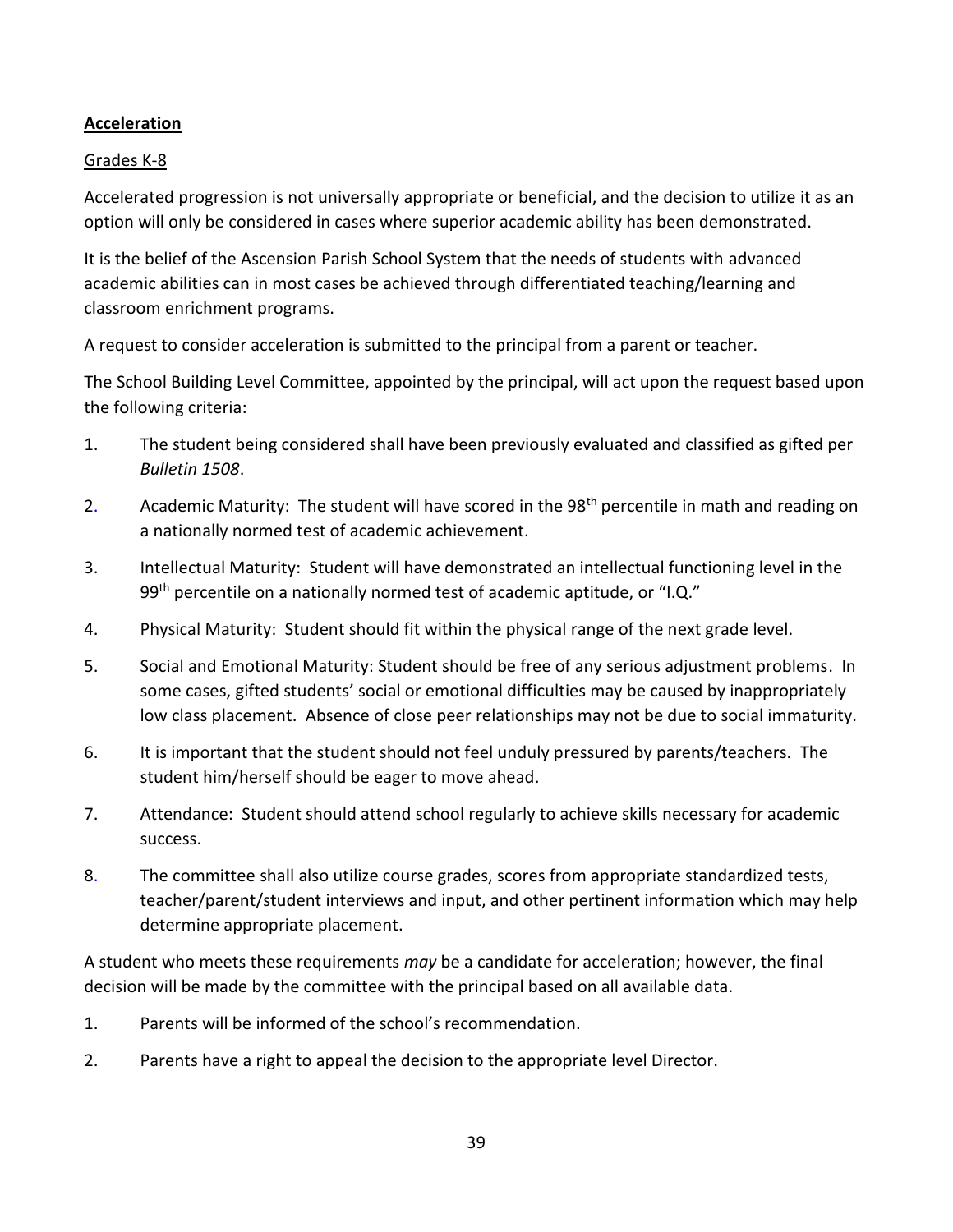3. If the decision is to "accelerate" the student, a written parental consent must be obtained prior to placement and kept on file in the student's cumulative record.

Describe any applicable policies and procedures for grade "skipping."

The "skipping" of grades is not generally advocated except in cases where extreme academic ability has been demonstrated and advancement will not impair a student's social/emotional well being. Such placement decisions will be determined through a conference with appropriate school personnel and the parents. Written parental consent must be obtained prior to placement. If a student enters the school system for the first time with a record of being skipped to the assigned grade the previous year, the school administrator shall have the right to place the student, after evaluation, in the grade most appropriate for the student.

►Describe any policies governing services for gifted students.

Ascension Parish offers enrichment experiences for appropriately identified gifted students in grades K-8 as an extension of the regular curriculum. Teachers who enroll identified students are afforded inservice training in the area of gifted characteristics, materials, and curriculum strategies which seek to enhance the student's curriculum, based on his needs and interests. Services are also provided to appropriately identified pre-school age students.